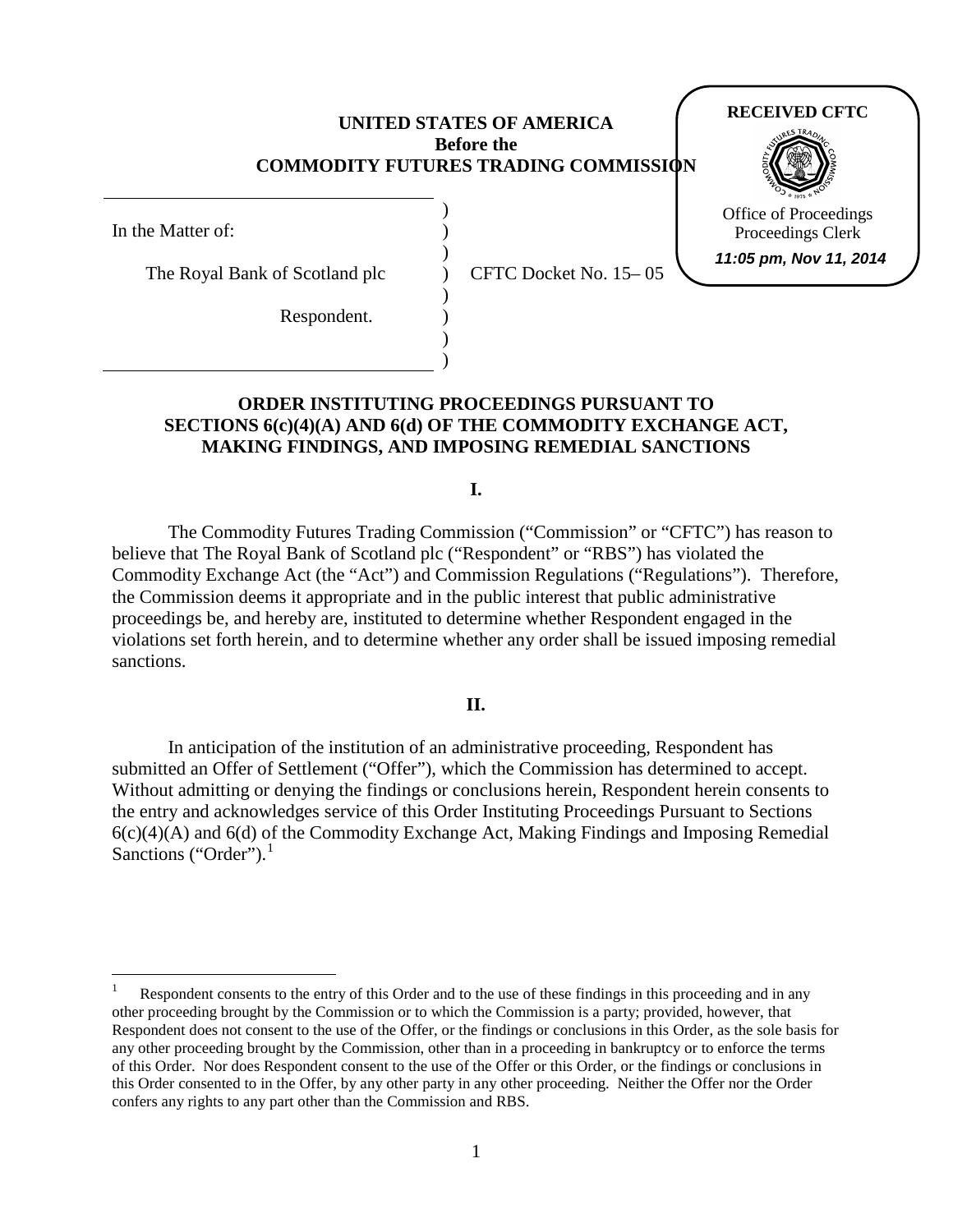The Commission finds the following:

#### **A. Summary**

From 2009 through 2012 ("Relevant Period"), RBS, by and through certain of its foreign exchange ("FX") traders, at times sought to benefit its own trading positions or those of certain FX traders at other banks by attempting to manipulate and aiding and abetting certain traders at other banks in their attempts to manipulate certain foreign exchange benchmark rates.

One of the primary FX benchmark rates that the FX traders attempted to manipulate was the World Markets/Reuters Closing Spot Rates ("WM/R Rates"). The WM/R Rates are the most widely referenced FX benchmark rates in the United States and globally. The WM/R Rates are used to establish the relative values of different currencies, and reflect the rates at which one currency is exchanged for another currency. Most of the WM/R Rates at issue here are set or fixed based on trading activity of market participants, including RBS and other banks, at various times throughout the day. The most widely used WM/R Rate is set or fixed at 4 p.m. London time ("4 p.m. WM/R fix").

FX benchmark rates, including the WM/R Rates, are used to price a variety of transactions including foreign exchange swaps, cross currency swaps, spot transactions, forwards, options, futures, and other financial derivative instruments. The most actively traded currency pairs are the Euro/United States Dollar (EUR/USD), U.S. Dollar/Japanese Yen (USD/JPY), and British Pound Sterling/U.S. Dollar (GBP/USD). Accordingly, the integrity of the WM/R Rates and other FX benchmark rates is critical to the integrity of the markets in the United States and around the world.

At times during the Relevant Period, certain FX traders at RBS and other banks coordinated their trading with certain FX traders at other banks to attempt to manipulate certain FX benchmark rates, including the 4 p.m. WM/R fix, to their benefit. These FX traders at RBS and the other banks used private electronic chat rooms to communicate and plan their attempts to manipulate the FX benchmark rates for certain currency pairs.<sup>[2](#page-1-0)</sup> Certain FX traders at RBS regularly participated in numerous private chat rooms. At times, in certain chat rooms, FX traders at RBS and other banks disclosed confidential customer order information and trading positions, altered trading positions to accommodate the interests of the collective group, and agreed on trading strategies as part of an effort by the group to attempt to manipulate certain FX benchmark rates, in some cases downward and in some cases upward.

RBS traders' attempts to manipulate certain FX benchmark rates involved multiple currencies, including the U.S. Dollar, the Euro, and British Pound Sterling. The misconduct occurred primarily, but not exclusively, at RBS's G10 FX trading desk in London, United Kingdom ("U.K.").

<span id="page-1-0"></span> $\frac{1}{2}$ <sup>2</sup>. Some FX traders involved in certain chat rooms at issue herein were responsible for managing their respective banks' FX desks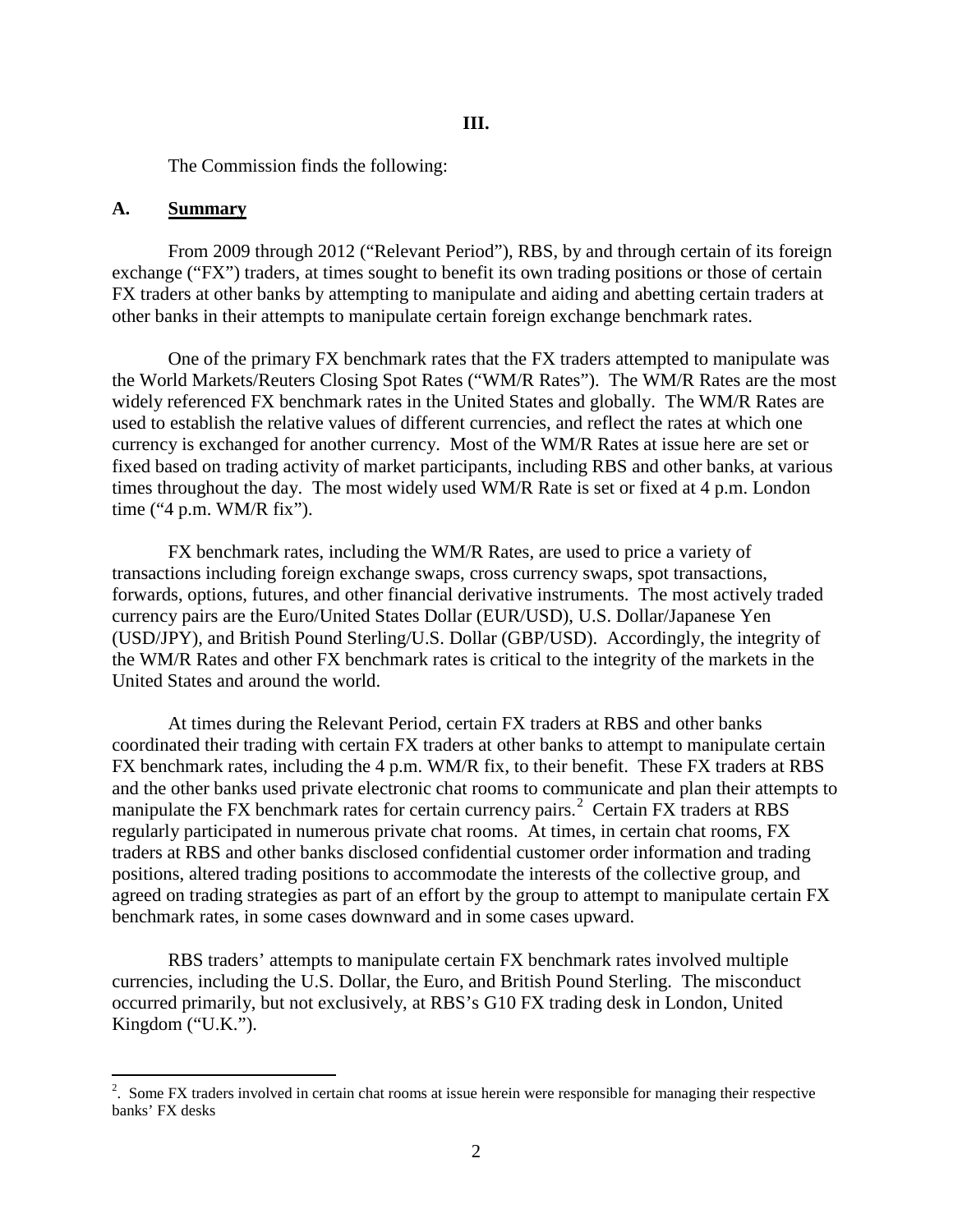This conduct occurred at various times over the course of the Relevant Period without detection by RBS in part because of internal controls and supervisory failures at RBS. RBS failed to adequately assess the risks associated with its participation in the fixing of WM/R benchmark rates and certain other FX benchmark rates. RBS also lacked adequate internal controls or procedures to detect and deter possible misconduct involving certain FX benchmark rates and failed to adequately supervise its FX traders by, among other shortcomings, failing to have controls and monitoring over the use of electronic chat rooms.

The Commission notes that some of this conduct occurred during the same period that RBS was on notice that the CFTC and other regulators were investigating attempts by certain banks to manipulate the London Interbank Offered Rate ("LIBOR") and other interest rate benchmarks.<sup>[3](#page-2-0)</sup>

In accepting RBS's Offer, the Commission recognizes the Respondent's significant cooperation during the CFTC's Division of Enforcement's ("Division") investigation of this matter, which included providing important information and analysis to the Division that helped the Division efficiently and effectively undertake its investigation. In addition, the Commission acknowledges that RBS initiated its own internal investigation into FX trading prior to the Division's investigation. The Commission also recognizes that RBS has commenced significant remedial action to strengthen the internal controls and policies relating to foreign exchange benchmarks and internal and external communications by traders.

\*\*\*

## **B. Respondent**

**The Royal Bank of Scotland plc** is a British banking and financial services company headquartered in the U.K. It has operations in over 40 countries and territories including the United States. It has been provisionally registered as a swaps dealer since December 31, 2012.

# **C. Facts**

# **1. The FX Market**

The FX market, in which traders are able to buy, sell, exchange and speculate on currencies, is one of the world's largest and most actively traded financial markets. According to the Bank of International Settlements ("BIS"), trading in global foreign exchange markets averaged \$5.3 trillion per day in April 2013. Currencies are traded in pairs and the transacted rate represents the rate to exchange one currency for another currency. The U.S. Dollar is the dominant currency in the foreign exchange market. The exchange of the U.S. Dollar for another currency accounts for an estimated 87% of global FX market activity. The most actively traded

<span id="page-2-0"></span><sup>&</sup>lt;sup>3</sup> The CFTC issued an order filing and settling charges that RBS and a subsidiary engaged in certain acts of attempted manipulation, completed manipulation and false reporting of the LIBOR for certain currencies and the Euro Interbank Offered Rate ("Euribor"). *In the Matter of the Royal Bank of Scotland plc and RBS Securities Japan Limited*, CFTC Docket 13-14 (February 6, 2013) (the relevant period of this action was from at least mid-2006 to at least late 2010).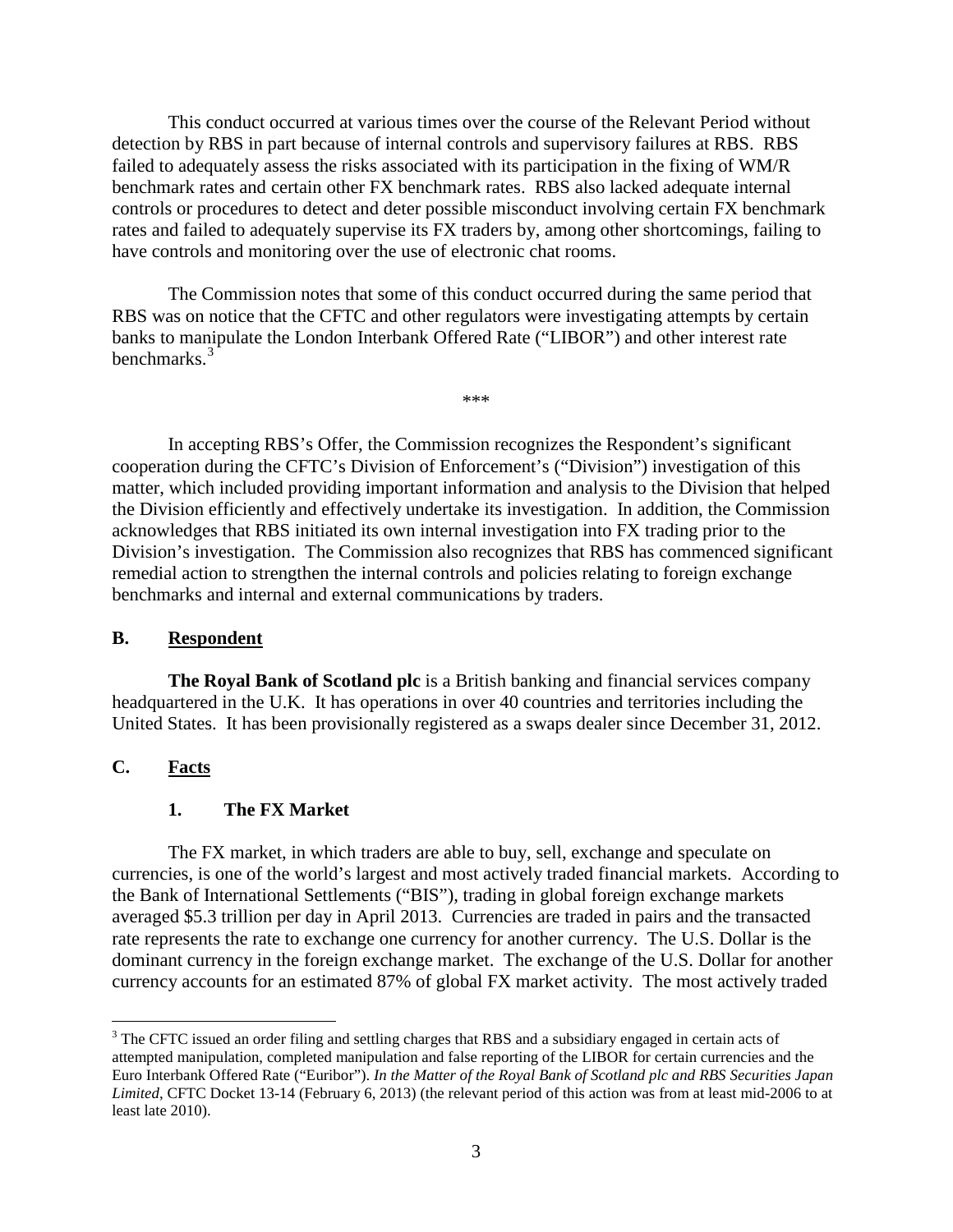currency pairs are the Euro/U.S. Dollar (EUR/USD), U.S. Dollar/Japanese Yen (USD/JPY), and British Pound Sterling/U.S. Dollar (GBP/USD). Participants in the FX market include banks, investment firms, commercial companies, central banks, hedge funds and retail customers.

The foreign exchange market is comprised of many instruments including spot, forwards, swaps, futures and option contracts.

# **2. WM/R Rates Overview**

The WM/R Rates, one of the leading and most widely referenced foreign exchange benchmark rates, are calculated multiple times daily, including at 4 p.m. London time, which is commonly referred to as the "WM/R  $\overline{4}$  $\overline{4}$  $\overline{4}$  p.m. London fix" or the "4 p.m. fix." For twenty-one of the most liquid currencies (the "trade currencies"), the 4p.m. fix is based on actual trades, using bids and offers extracted from a certain electronic trading system during a one-minute window ("fix period"). WM/Reuters determines the bid and offer rates based on the captured transacted rate and the bid-offer spread. WM/Reuters then calculates the median of these bid and offer rates and from these medians determines a "mid trade rate." If there are not enough trades, WM/Reuters calculates a "mid order rate." All orders and transactions are weighted equally, regardless of their notional sizes.

The WM/R Rates for the other 139 less liquid currencies (the "non-trade currencies") are set by similar methodology. Because these currencies are less liquid, WM/Reuters relies on indicative quotes (submissions) derived from a Reuters computer feed that solicits "indications of interest" from market participants as part of its fixing methodology. WM/Reuters captures independent snapshots of indicative quotes for bids and offers, and selects the median rate from these quotes as the "WM/R 4 p.m. London fix."

WM/Reuters also provides fix rates for forward and non-deliverable forward contracts using methodology similar to that used for non-trade currencies. Fix rates for forward and nondeliverable forward contracts are published using a premium or discount to the spot rate for the relevant currency pair.

Other FX benchmark rates are also priced through the use of indicative rates. For instance, the Russian Ruble/U.S. Dollar Emerging Markets Trade Association ("EMTA") benchmark rates are based on indicative rates submitted by market participants to the Chicago Mercantile Exchange ("CME"), which takes the midpoint of submitted bid-offer pairs that it randomly selects, discards the highest and lowest midpoints, and calculates the final benchmark rate using the mean of the remaining midpoints.

Foreign exchange futures contracts are connected to FX benchmark rates. The CME Russian Ruble/U.S. Dollar (RUB/USD) futures contract, for instance, is a cash settled futures contract for which the final settlement rate, a component of the contract's price, is equal to the

<span id="page-3-0"></span><sup>&</sup>lt;sup>4</sup> Another important benchmark is the European Central Bank ("ECB") rate set by the ECB at 1:15 p.m. London time. Though less widely referenced than the WM/R Rate, the ECB Rates are also used by a wide range of participants, specifically non-financial corporates and are important for the non-deliverable forwards market. *See* Financial Stability Board Foreign Exchange Benchmarks Final Report at 1. (September 30, 2014).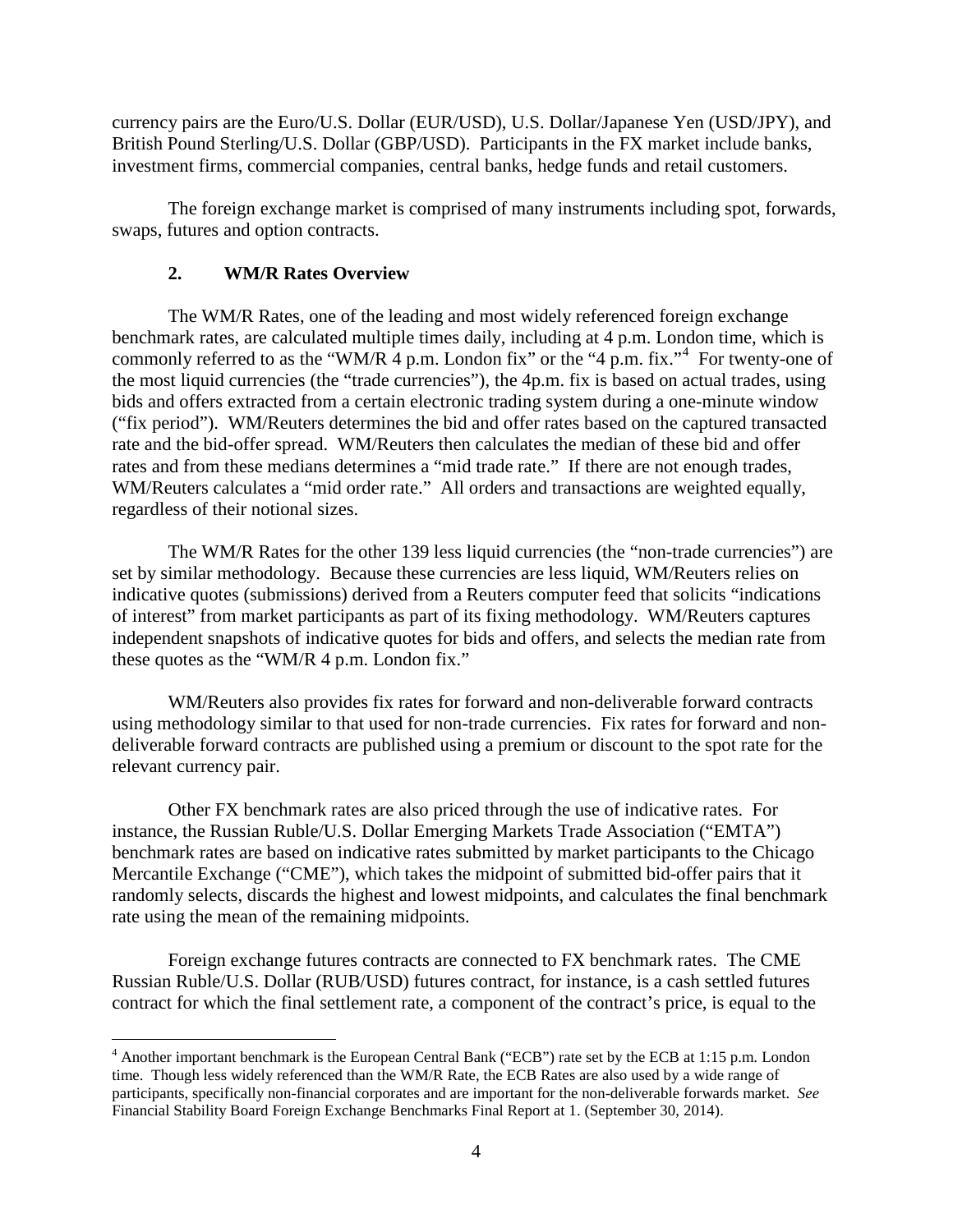reciprocal of the EMTA Russian Ruble/U.S. Dollar benchmark rate. Exchange rates in many actively traded CME foreign exchange futures contracts, including the Euro/U.S. Dollar (EUR/USD) futures, the Japanese Yen/U.S. Dollar (JPY/USD) futures, and British Pound Sterling/U.S. Dollar (GBP/USD) futures, track rates in spot foreign exchange markets at near parity after adjusting for the forward differential, or adding or subtracting "forward points." Speculative traders employ strategies that seek to capture short-lived arbitrage opportunities between foreign exchange futures and spot contracts. Since 2012, the CME provides clearing and other services for cash-settled Over the Counter FX Spot, Forward, Swaps, and Non-Deliverable Forward (NDF) contracts. The contracts cover 26 currency pairs, including EUR/USD, JPY/USD, and GBP/USD, and are cash-settled based on the WM/R 4 p.m. London fix.

## **3. RBS Traders' Attempts to Manipulate Foreign Exchange Benchmark Rates**

In late 2008, following the financial crisis, liquidity and volume in the FX market increased as many financial institutions and other market participants sought to exchange currencies. The increase in volume and liquidity allowed RBS FX traders and traders at other banks to take advantage of this trading opportunity, specifically during the FX benchmark rate fixing periods.

At the same time, certain FX traders at RBS and other banks had and/or developed relationships with certain FX traders at other banks, and they increasingly utilized private chat rooms to communicate and share information with each other. Certain FX traders at RBS and other banks routinely participated in the chat rooms. Often these FX traders had multiple chat rooms open simultaneously on their trading terminals, and within a chat, the traders often focused on a particular currency pair. Being a member of certain chat rooms was sometimes exclusive and by invitation only.

These chat rooms were the vehicles through which certain RBS FX traders and traders at other banks coordinated attempts to manipulate certain FX benchmark rates, including the WM/R 4 p.m. fix. At times during the Relevant Period, in their attempts to manipulate certain benchmarks (up or down), RBS FX traders exchanged the size and direction of the bank's net orders with FX traders at other banks and used this information to attempt to coordinate trading strategies. The traders at times then used this information to enable one or more traders to attempt to manipulate the FX benchmark rates prior to and during the relevant fixing period.

For example, in one of the chat rooms, if a trader determined that he had fix orders in the opposite direction to the chat room group's overall net fixing position approaching the fixing window, that trader may have transacted before the fix period with traders outside the private chat room, a practice known by market participants as "netting off," rather than transact with other traders within the chat room.[5](#page-4-0) In certain cases, the goal of this trading strategy was to maintain the volume of orders in the direction favored by the majority of the private chat room members and limit orders being executed in the opposite direction during the fix window.

<span id="page-4-0"></span> $5$  The Commission does not consider that the netting off of orders (or the decision not to net off) ahead of fixes is inappropriate in all circumstances.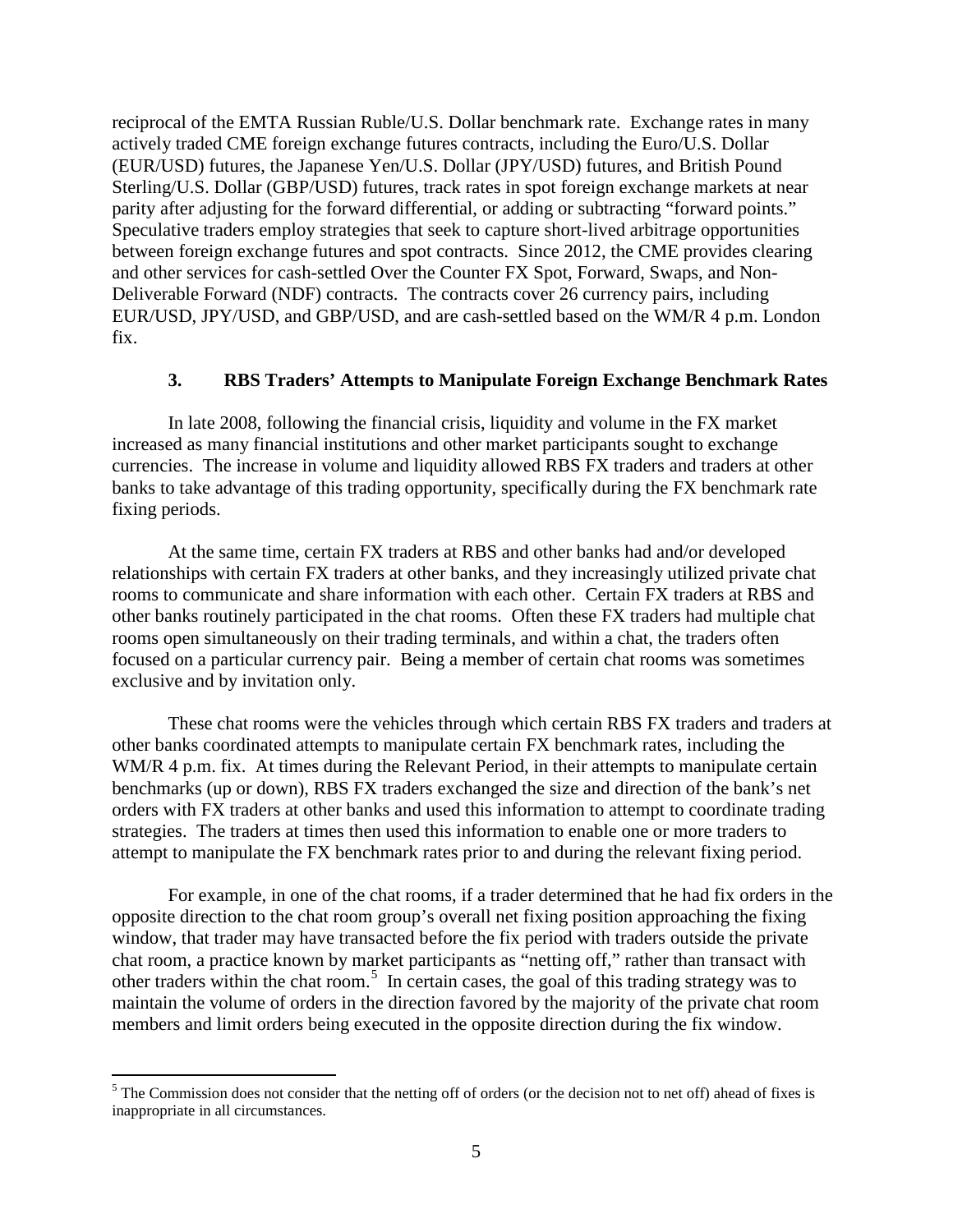If traders in the chat room had net orders in the same direction as what they desired rate movement at the fix to be, then the traders would at times either (1) match off these orders with traders outside of the chat room in an attempt to reduce the volume of orders in the opposite direction transacted during the fix period; (2) transfer their orders to a single trader within the chat room who could then execute a single order during the fix period; or (3) transact with traders outside of the chat room to increase the volume traded during the fix window in the direction favored by the private chat room traders. At times, traders also increased the volume traded by them at the fix in the direction favored by the chat room traders in excess of the volume necessary to manage the risk associated with their banks' net buy or sell orders at the fix. At times, these actions were undertaken in order to attempt to manipulate the benchmark rate set during the fix period.

Examples of RBS FX traders' misconduct include: [6](#page-5-0)

In this example, the RBS trader has a client order to sell the GBP/USD currency pair at the WM/R fix. The RBS trader shares this information with other traders and learns that they also have orders to sell at the fix. After the fix, the chatroom participants discuss the trading.

| $15:45:357$ RBS Trader:   | im getting abt 80 quid nowfixing                          |
|---------------------------|-----------------------------------------------------------|
| 15:45:54 Bank U Trader:   | my ny $100$ quid                                          |
| 15:51:19 RBS Trader:      | getting more than u now [Bank U Trader] betty             |
| $15:51:26$ Bank U Trader: | ok thx                                                    |
| 15:52:23 Bank W Trader:   | nice job gents                                            |
| 15:54:16 Bank U Trader:   | [RBS Trader], just matched with [Bank 1] and [Bank 2] for |
|                           | 100, still lhs in about 140                               |
| 15:54:26 RBS Trader:      | $\text{cool}$                                             |
| $16:00:58$ Bank Z Trader: | $i$ don my hat $\dots$                                    |
| 16:01:08 Bank W Trader:   | what a job                                                |
| 16:01:23 Bank Z Trader:   | welld one lads                                            |
| 16:01:28 Bank W Trader:   | bravo                                                     |
| 16:07:03 RBS Trader:      | 1.6218nice                                                |
| 16:07:33 Bank U Trader:   | worked ok that one                                        |

In another example, at 3:43:32 Bank T's Trader tells the chat room that he is buying Australian and New Zealand dollars but that it's not a big order. The RBS trader says he is buying 50 million Australian dollars at the fix and he will do Trader T's if he wants. Bank T's Trader agrees. Bank P's Trader tells the RBS trader he has an order to buy 25 million and asks the RBS trader if he is interested in taking his order as well because it will give him more "ammo" (a larger position) for the fix. The RBS trader agrees to do Bank P's Trader order. Bank T's tells the RBS trader that his sales department is also buying New Zealand dollars, offering the RBS trader more "ammo." Bank P's Trader then tells the RBS trader "all yours" indicating

<span id="page-5-0"></span><sup>&</sup>lt;sup>6</sup> The communications quoted in this Order contain shorthand trader language and many typographical errors. The shorthand and errors are explained in brackets within the quotations only when deemed necessary to assist with understanding the discussion.

<span id="page-5-1"></span> $7$  The times in this example have been adjusted to British Summer Time (BST).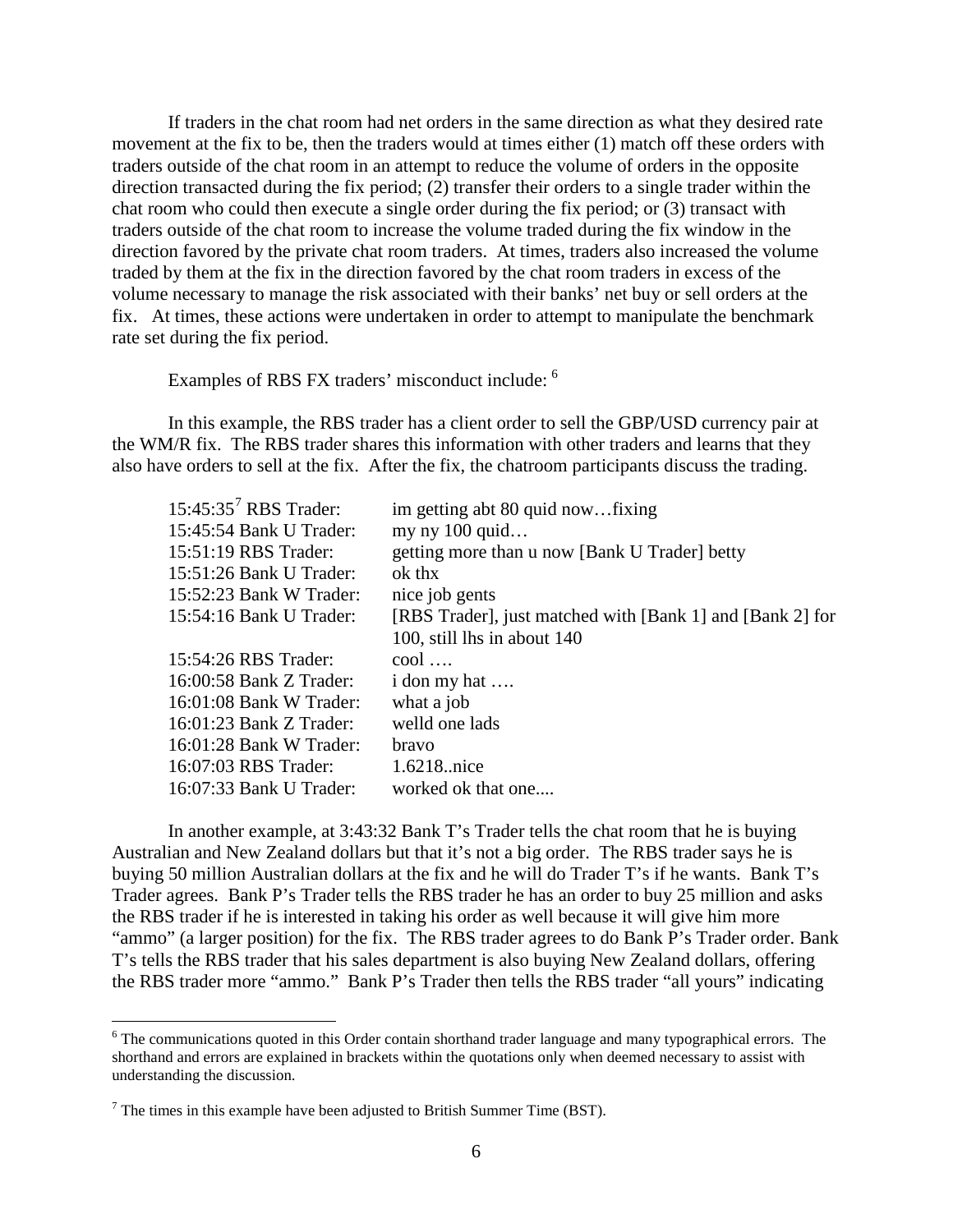the other traders are going to give their orders to the RBS trader to build a larger position. The RBS Trader tells them he now has built an aggregate 220 buy order. Bank P's Trader tells him good luck. At 3:53:20 Bank T's Trader tells the RBS trader to "ramp it." At 4:00:41, after the fix window has closed, Bank T's Trader tells the RBS trader "nice one" and Bank P's Trader says "look at you . . . well done mate."

| 15:43:32 Bank T Trader: | buying aud and nzd at the fix                     |
|-------------------------|---------------------------------------------------|
| 15:43:43 RBS Trader:    | <b>Tkx</b>                                        |
| 15:43:52 Bank T Trader: | ntg big                                           |
| 15:43:59 RBS Trader:    | Im buying 50 aud can do yours if you want         |
| 15:45:13 Bank T Trader: | ok60 plse $\dots$ ****                            |
| 15:45:56 RBS Trader:    | Great                                             |
| 15:50:00 Bank P Trader: | I need to buy 25 aud at the fix too any int? more |
|                         | ammo for you?                                     |
| 15:50:21 RBS Trader:    | Sure [Bank P Trader]                              |
| 15:51:24 Bank P Trader: | cool all yours [RBS Trader]                       |
| 15:51:46 RBS Trader:    | Buying 220 now                                    |
| 15:51:57 Bank P Trader: | good luck                                         |
| 15:52:20 Bank T Trader: | load up your 50 offrs                             |
| 15:53:14 Bank P Trader: | ill do those ones if you want                     |
| 15:53:19 RBS Trader:    | haah                                              |
| 15:53:20 Bank T Trader: | ur fkg [RBS Trader], ramp it                      |
| 16:00:41 Bank T Trader: | nice one *****                                    |
| 16:00:56 Bank P Trader: | look at you!-well done mate                       |

## **4. Respondent Lacked Adequate Internal Controls**

During the Relevant Period, RBS failed to adequately assess the risks associated with its FX traders participating in the fixing of certain FX benchmark rates. RBS also lacked adequate internal controls in order to prevent its FX traders from engaging in improper communications with certain FX traders at other banks. RBS lacked sufficient policies, procedures and training specifically governing participation in trading around the FX benchmarks rates and had inadequate policies pertaining to, or insufficient oversight of, its FX traders' use of chat rooms or other electronic messaging.

RBS received a client complaint in October 2010 relating to the sharing of information about orders, and in November 2011, after attending competition law training, a trader questioned whether it was inappropriate to share information with traders at other firms or with clients.

In August 2012, RBS restricted participation by traders in multi-bank chat rooms.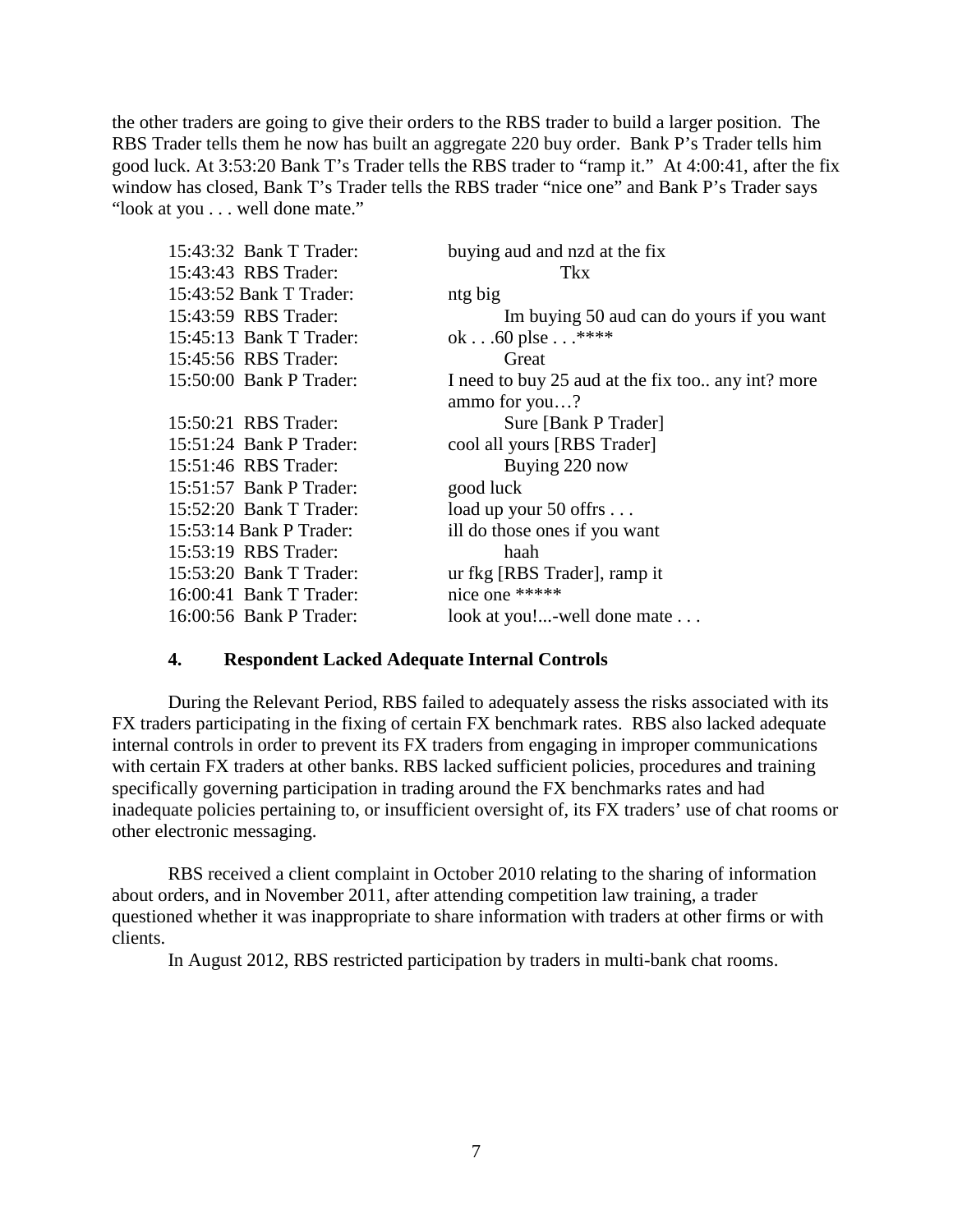### **IV.**

#### **LEGAL DISCUSSION**

## **A. Respondent, Through the Acts of Certain Traders, Attempted to Manipulate Benchmark Rates**

Together, Sections  $6(c)$ ,  $6(d)$  and  $9(a)(2)$  of the Act prohibit acts of attempted manipulation. 7 U.S.C.  $\S$ § 9, 13b and 13(a)(2) (2012). Section 9(a)(2) of the Act makes it unlawful for "[a]ny person to … attempt to manipulate the price of any commodity in interstate commerce, or for future delivery on or subject to the rules of any registered entity . . . ." 7 U.S.C. § 13(a)(2) (2012). Section 6(c) and Section 6(d) of the Act authorize the Commission to serve a complaint and provide for the imposition of, among other things, civil monetary penalties and cease and desist orders if the Commission "has reason to believe that any person" has manipulated or attempted to manipulate the market price of any commodity, in interstate commerce, or otherwise is violating or has violated any of the provisions of the Act. 7 U.S.C. §§ 9 and 13b (2012).

With respect to conduct on or after August 15, 2011, in addition to Sections 6(c), 6(d) and  $9(a)(2)$ , Section  $6(c)(3)$  of the Act prohibits attempted manipulation of the price of any commodity in interstate commerce. 7 U.S.C. § 9(3) (2012). Commission Regulation 180.2, 17 C.F.R. §180.2 (2012), which became effective on August 15, 2011, in relevant part, makes it "unlawful … directly or indirectly to attempt to manipulate, the price of …any commodity in interstate commerce" Regulation 180.2 codifies Section 6(c)(3).

Two elements are required to prove an attempted manipulation: (1) an intent to affect the market price, and (2) an overt act in furtherance of that intent. *See In re Hohenberg Bros. Co.*  [1975-77 Transfer Binder] Comm. Fut. L. Rep. (CCH) ¶ 20,271, at 21,477 (CFTC Feb. 18, 1977); *CFTC v. Bradley*, 408 F. Supp. 2d 1214, 1220 (N.D. Okla. 2005). To prove the intent element of attempted manipulation, it must be shown that RBS FX traders "acted (or failed to act) with the purpose or conscious object of causing or effecting a price or price trend in the market that did not reflect the legitimate forces of supply and demand." *In re Indiana Farm Bureau Coop. Ass'n*, [1982-1984 Transfer Binder] Comm. Fut. L. Rep. (CCH) ¶ 21,796, at 27,283 (CFTC Dec. 17, 1982). "[W]hile knowledge of relevant market conditions is probative of intent, it is not necessary to prove that the accused knew to any particular degree of certainty that his actions would create an artificial price. It is enough to present evidence from which it may reasonably be inferred that the accused 'consciously desire[d] that result, whatever the likelihood of that result happening from his conduct.*'" Id*. (quoting *U.S. v. U.S. Gypsum Co.*, 438 U.S. 422, 445 (1978)). A profit motive may also be evidence of intent, although profit motive is not a necessary element of an attempted manipulation. *See In re DiPlacido* [2007-2009 Transfer Binder] Comm. Fut. L. Rep. (CCH) ¶ 30,970, at 62,484 (CFTC Nov. 5, 2008) (citing *In re Hohenberg Bros. Co.*, [1975-1977 Transfer Binder] Comm. Fut. L. Rep. (CCH) at 21,478)), *aff'd*, 364 Fed. Appx. 657, No. 08-5559-ag, 2009 WL 3326624 (2d Cir. 2009). It is also not

<span id="page-7-0"></span> $8$  Section 6(c) was amended effective August 15, 2011. For conduct occurring on or after that date, the provision authorizing Commission action is contained in Section 6(c)(4)(A), 7 U.S.C. §9(4)(A).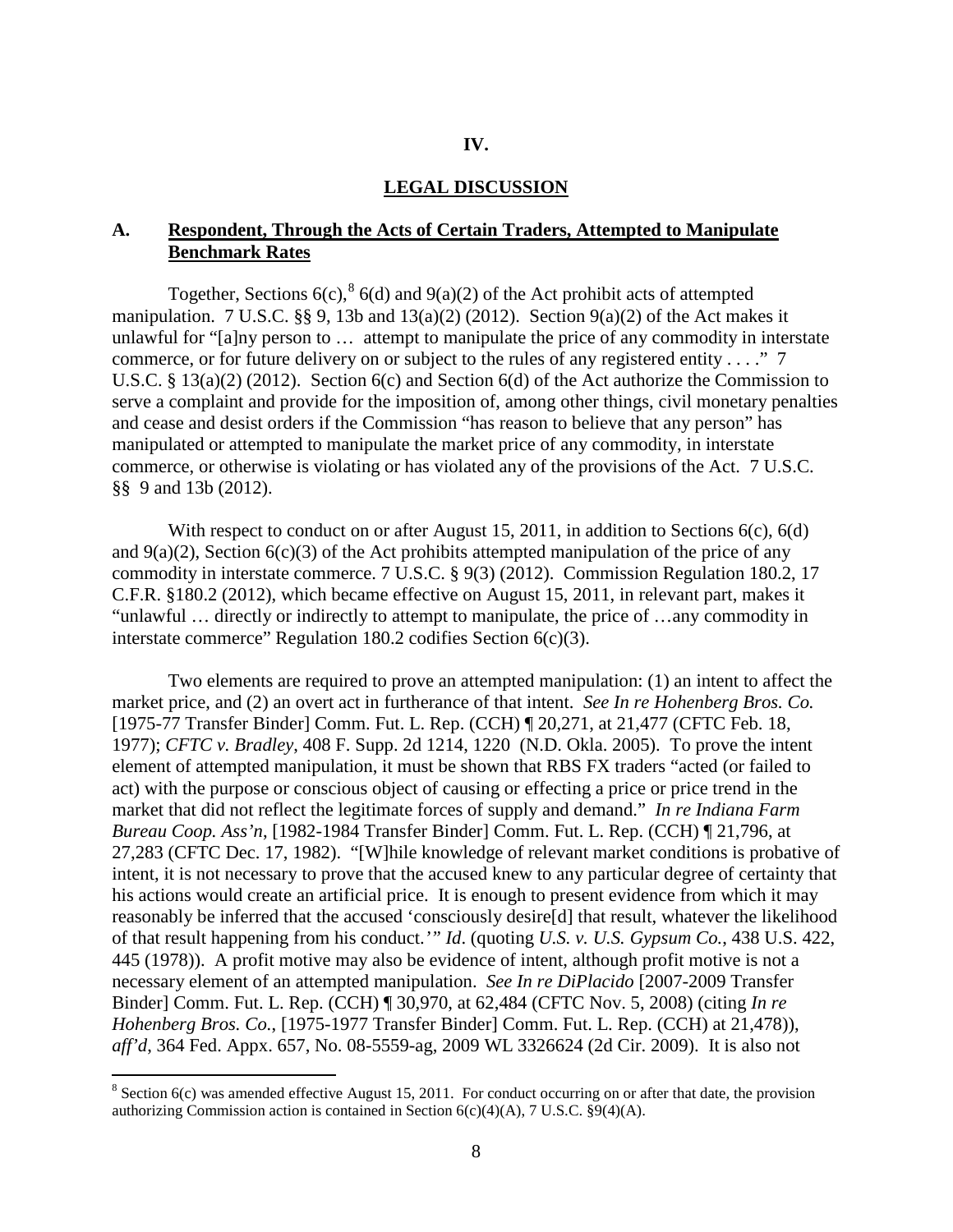necessary that there be an actual effect on price. *See CFTC v. Amaranth Advisors, L.L.C.,* 554 F. Supp.2d 523, 533 (S.D.N.Y. 2008).

Here, as evidenced by the foregoing, RBS engaged in acts of attempted manipulation in violation of Sections 6(c), 6(d) and 9(a)(2), 7 U.S.C. §§ 9, 13b and 13(a)(2) (2012). Additionally, with respect to conduct occurring on or after August 15, 2011, RBS engaged in acts of attempted manipulation in violation of Section 6(c)(3), 7 U.S.C. § 9(3) (2012) and Regulation 180.2, 17 C.F.R. § 180.2 (2014).

# **B. Respondent Aided and Abetted the Attempts of Certain Traders at Other Banks to Manipulate FX Benchmark Rates**

Pursuant to Section 13(a) of the Act, liability as an aider and abettor requires proof that: (1) the Act was violated, (2) the aider and abettor had knowledge of the wrongdoing underlying the violation, and (3) the aider and abettor intentionally assisted the primary wrongdoer. *See* 7 U.S.C. § 13c(a) (2012); *In re Shahrokh Nikkhah*, [1999-2000 Transfer Binder] Comm. Fut. L. Rep. (CCH) ¶ 28,129, at 49,888 n.28 (CFTC May 12, 2000). Although actual knowledge of the primary wrongdoer's conduct is required, knowledge of the unlawfulness of such conduct is not necessarily required to be demonstrated. *See In re Lincolnwood Commodities, Inc.*, [1982-1984 Transfer Binder] Comm. Fut. L. Rep. (CCH) ¶ 21,986, at 28,255 (CFTC Jan. 31, 1984). Knowing assistance can be inferred from the surrounding facts and circumstances. *Id*. *See also In re Buckwalter*, [1990-1992 Transfer Binder] Comm. Fut. L. Rep. (CCH) ¶ 24,995, at 37,686 (CFTC Jan. 25, 1991).

Here, as evidenced by the foregoing, FX traders at other banks attempted to manipulate the WM/R and other FX benchmark rates in violation of Sections 6(c), 6(d) and 9(a)(2), 7 U.S.C. §§ 9, 13b and 13(a)(2) (2012). Additionally, with respect to conduct occurring on or after August 15, 2011 FX traders at other banks violated Section 6(c)(3), 7 U.S.C. § 9(3), and Regulation 180.2, 17 C.F.R. § 180.2 (2014). As evidenced above, RBS, through the acts of certain of its FX traders, aided and abetted the attempts of traders at other banks to manipulate the FX benchmark rates in violation of the Act.

## **C. Respondent is Liable for the Acts of its Agents**

Section 2(a)(1)(B) of the Act, 7 U.S.C. § 2(a)(1)(B) (2012), and Regulation 1.2, 17 C.F.R. § 1.2 (2014), provide that "[t]he act, omission, or failure of any official, agent or other person acting for any individual, association, partnership, corporation, or trust within the scope of his employment or office shall be deemed the act, omission, or failure of such individual, association, partnership, corporation or trust. "Pursuant to Section  $2(a)(1)(B)$  of the Act and Commission Regulation 1.2, strict liability is imposed on principals for the actions of their agents. *See, e.g., Rosenthal & Co. v. CFTC,* 802 F.2d 963, 966 (7th Cir. 1986); *Dohmen-Ramirez & Wellington Advisory, Inc. v. CFTC*, 837 F.2d 847, 857-58 (9th Cir. 1988).

RBS is liable for the acts, omissions and failures of any traders who acted as its employees and/or agents in the conduct described above. Accordingly, RBS violated Sections 6(c), 6(d) and 9(a)(2), 7 U.S.C. §§ 9, 13b and  $13(a)(2)(2012)$  by engaging in attempted manipulation and aiding and abetting attempted manipulation. Additionally, with respect to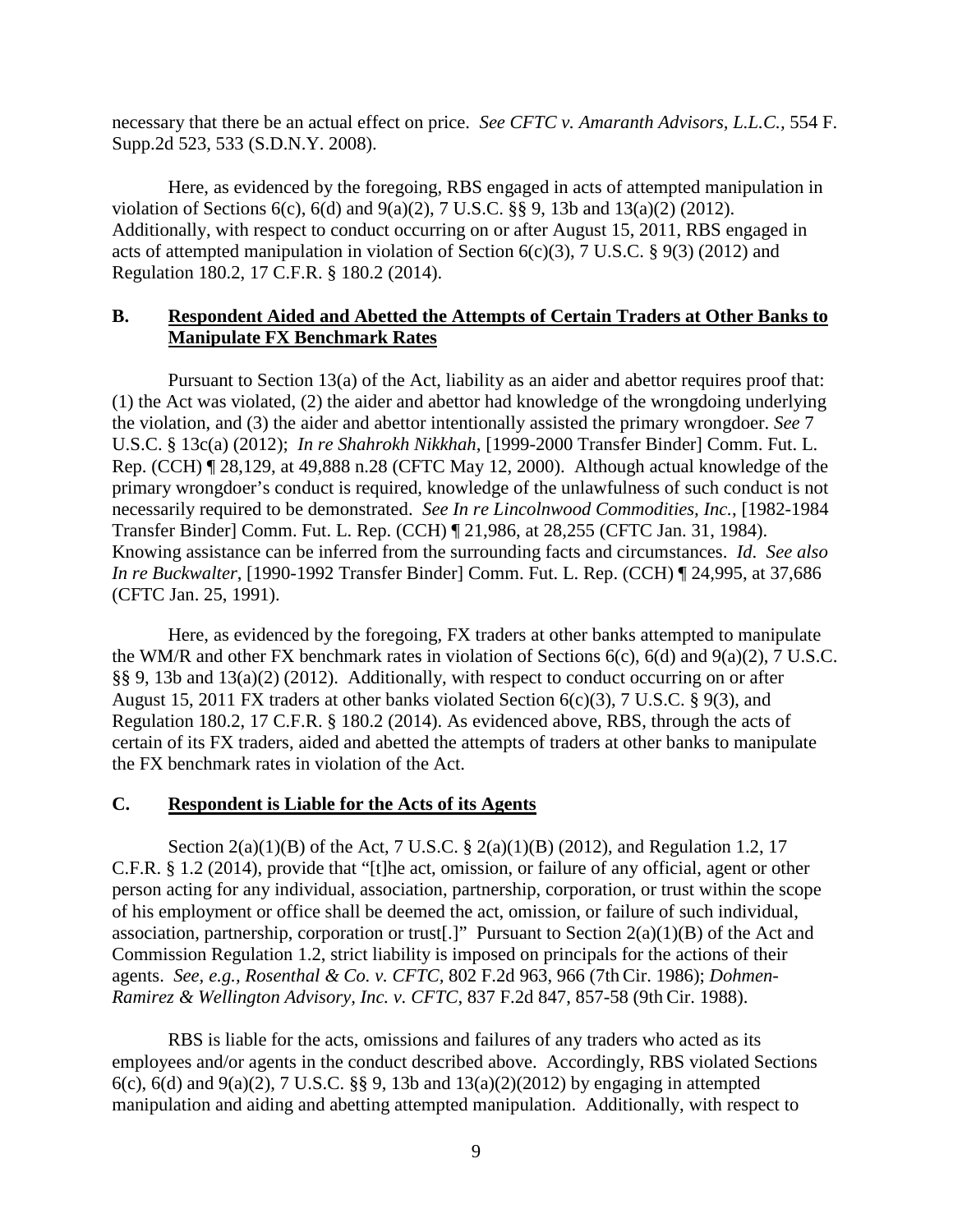conduct occurring on or after August 15, 2011, RBS is liable for violating Section  $6(c)(3)$ , 7 U.S.C. § 9(3), 13(a)(2) (2012) and Regulation 180.2, 17 C.F.R. § 180.2 (2012), as set forth above.

### **V.**

## **FINDINGS OF VIOLATIONS**

Based on the foregoing, the Commission finds that Respondent violated Sections 6(c),  $6(d)$  and  $9(a)(2)$  of the Act, 7 U.S.C. §§ 9, 13b and 13(a)(2) (2012), and for conduct occurring on or after August 15. 2011, Section 6(c)(3), 7 U.S.C. § 9(3) and Regulation 180.2, 17 C.F.R. § 180.2 (2014).

#### **VI.**

#### **OFFER OF SETTLEMENT**

Respondent, without admitting or denying the findings or conclusions herein have submitted the Offer in which it:

- A. Acknowledges receipt of service of this Order;
- B. Admits the jurisdiction of the Commission with respect to this Order only and for any action or proceeding brought or authorized by the Commission based on violation of or enforcement of this Order;
- C. Waives:
	- 1. the filing and service of a complaint and notice of hearing;
	- 2. a hearing;
	- 3. all post-hearing procedures;
	- 4. judicial review by any court;
	- 5. any and all objections to the participation by any member of the Commission's staff in the Commission's consideration of the Offer;
	- 6. any and all claims that it may possess under the Equal Access to Justice Act, 5 U.S.C. § 504 (2012) and 28 U.S.C. § 2412 (2012), and/or the rules promulgated by the Commission in conformity therewith, Part 148 of the Commission's Regulations, 17 C.F.R. §§ 148.1-30 (2014), relating to, or arising from, this proceeding;
	- 7. any and all claims that it may possess under the Small Business Regulatory Enforcement Fairness Act of 1996, Pub. L. No. 104-121, §§ 201-253, 110 Stat.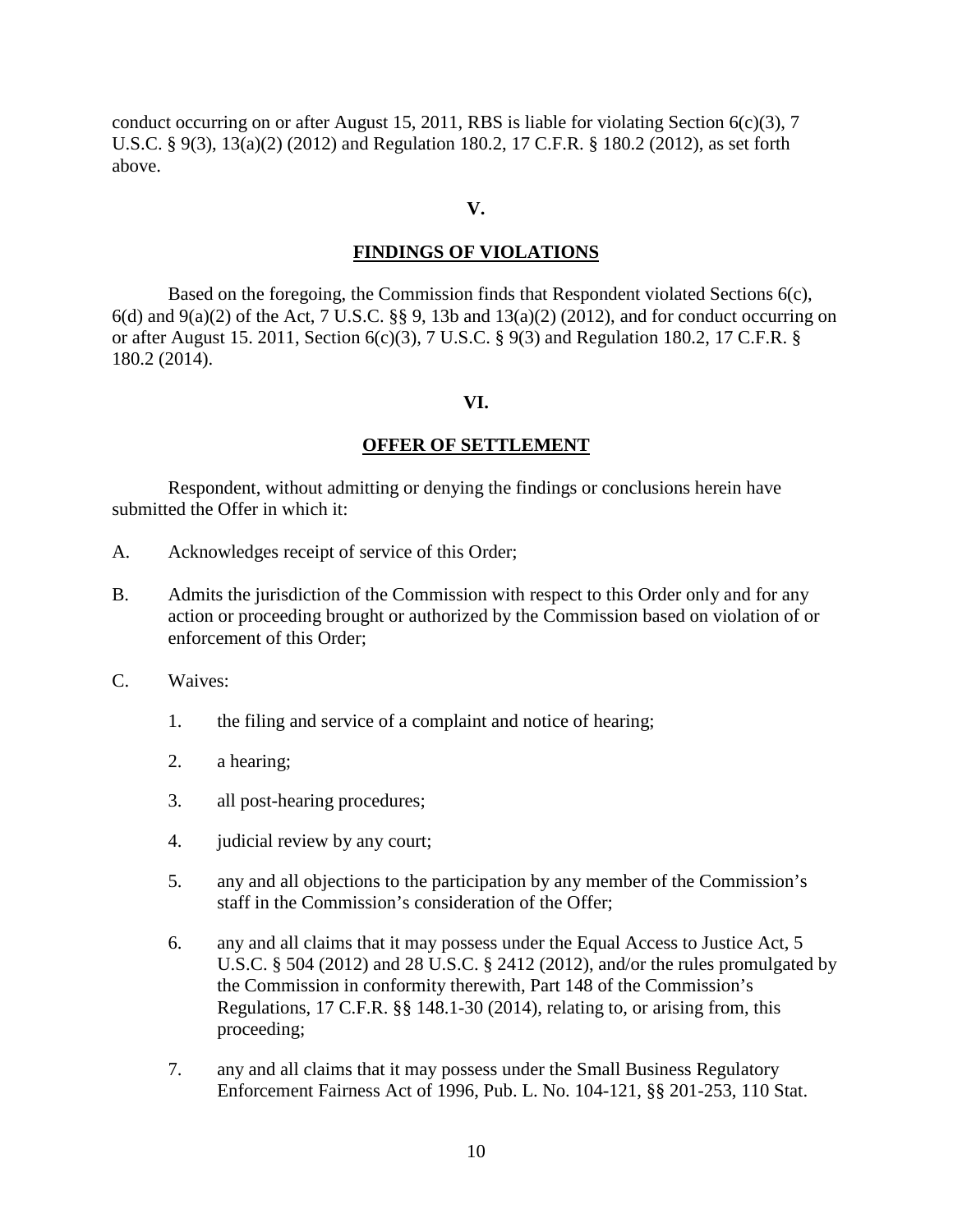847, 857-868 (1996), as amended by Pub. L. No. 110-28, § 8302, 121 Stat. 112, 204-205 (2007), relating to, or arising from, this proceeding; and

- 8. any claims of Double Jeopardy based on the institution of this proceeding or the entry in this proceeding of any order imposing a civil monetary penalty or any other relief;
- D. Stipulates that the record basis on which this Order is entered shall consist solely of the findings contained in this Order to which Respondent has consented in the Offer; and
- E. Consents, solely on the basis of the Offer, to the Commission's entry of this Order that:
	- 1. makes findings by the Commission that Respondent violated Section 6(c), 6(d) and  $9(a)(2)$  of the Act, 7 U.S.C. §§ 9, 13b and  $13(a)(2)$  (2012) and for conduct occurring on or after August 15, 2011, Section  $6(c)(3)$ , 7 U.S.C.  $\S9(3)$  and Regulation 180.2, 17 C.F.R. § 180.2 (2014);
	- 2. orders Respondent to cease and desist from violating Sections  $6(c)(3)$  and  $9(a)(2)$ of the Act, 7 U.S.C. §§ 9(3) and 13(a)(2) (2012) and Regulation 180.2, 17 C.F.R. § 180.2 (2014);
	- 3. orders Respondent to pay a civil monetary penalty in the amount of \$290,000,000 plus post-judgment interest; and
	- 4. orders Respondent and its successors and assigns to comply with the conditions and undertakings consented to in the Offer and as set forth in Part VII of this Order.
- F. Respondent represents that it has already undertaken certain steps intended to make reasonable efforts to ensure the integrity of the FX markets, discussed above, including the following:
	- 1. Restricted participation by traders in multi-bank chat rooms;
	- 2. Strengthening surveillance of FX desks;
	- 3. Mandating annual training for all FX employees concerning appropriate trading behavior:
	- 4. Enhancing policies, procedures and guidance related to market color, client orders and fix orders; and
	- 5. Improving its customer disclosures relating to and enhanced its controls around FX fix orders.

Upon consideration, the Commission has determined to accept the Offer.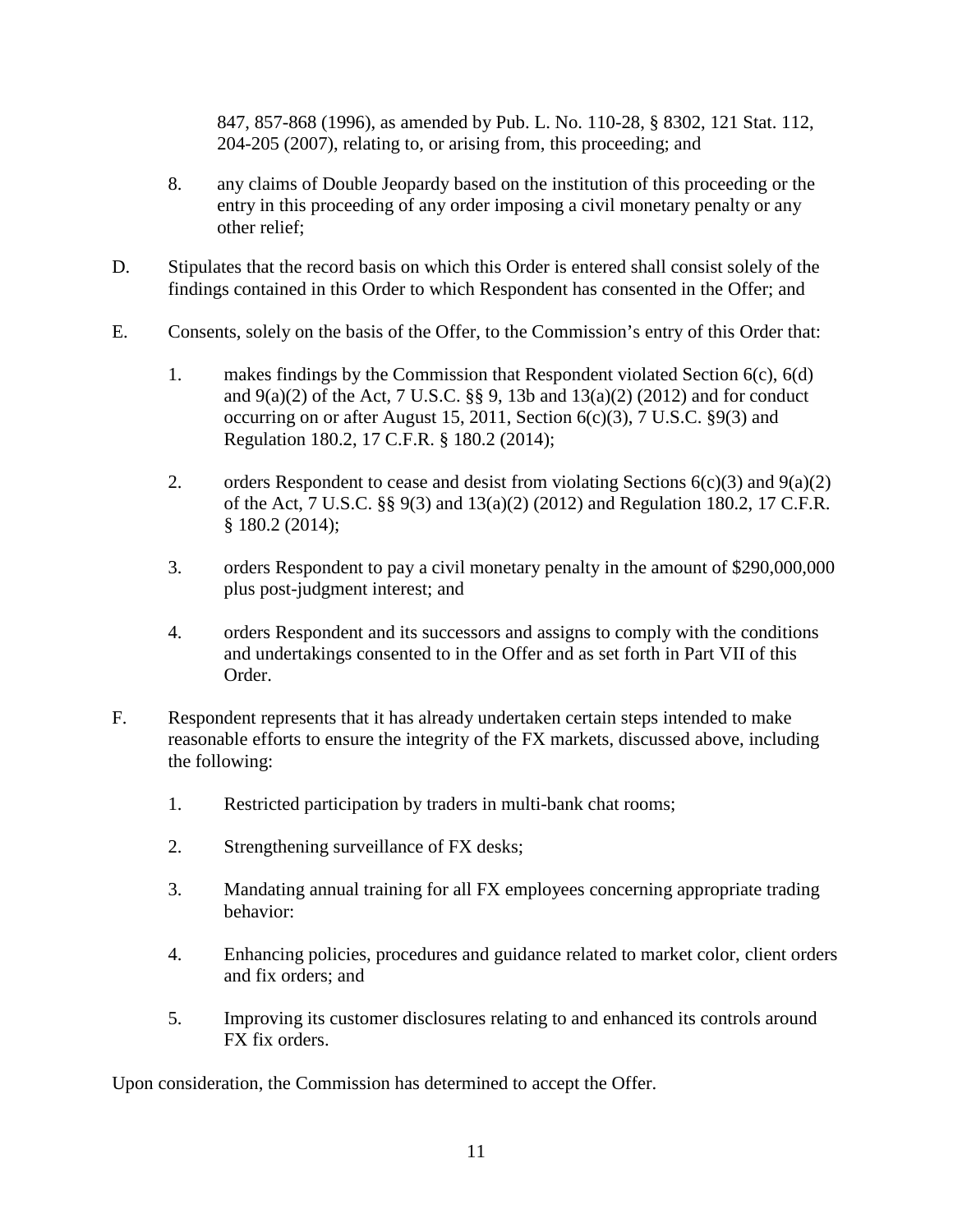## **VII.**

# **ORDER**

# **Accordingly, IT IS HEREBY ORDERED THAT:**

- A. Respondent shall cease and desist from violating Sections  $6(c)(3)$  and  $9(a)(2)$  of the Act, 7 U.S.C. §§ 9(3) and 13(a)(2) (2012) of the Act and Regulation 180.2, 17 C.F.R. § 180.2 (2012).
- B. Respondent shall pay a civil monetary penalty of \$290 Million Dollars (\$290,000,000), within ten (10) days of the date of entry of this Order (the "CMP Obligation"). If the CMP Obligation is not paid in full within ten (10) days of the date of entry of this Order, then post judgment interest shall accrue on the CMP Obligation beginning on the date of entry of this Order and shall be determined by using the Treasury Bill rate prevailing on the date of entry of this Order pursuant to 28 U.S.C. § 1961 (2012). Respondent shall pay the CMP Obligation by electronic funds transfer, U.S. postal money order, certified check, bank cashier's check, or bank money order. If payment is to be made other than by electronic funds transfer, then the payment shall be made payable to the Commodity Futures Trading Commission and sent to the address below:

Commodity Futures Trading Commission Division of Enforcement ATTN: Accounts Receivables --- AMZ 340 E-mail Box: 9-AMC-AMZ-AR-CFTC DOT/FAA/MMAC 6500 S. MacArthur Blvd. Oklahoma City, OK 73169 Telephone: (405) 954-7262

If payment is to be made by electronic funds transfer, Respondent shall contact Nikki Gibson or her successor at the above address to receive payment instructions and shall fully comply with those instructions. Respondent shall accompany payment of the CMP Obligation with a cover letter that identifies the Respondent and the name and docket number of this proceeding. The Respondent shall simultaneously transmit copies of the cover letter and the form of payment to the Chief Financial Officer, Commodity Futures Trading Commission, Three Lafayette Centre, 1155 21st Street, NW, Washington, D.C. 20581.

C. Respondent and their successors and assigns shall comply with the following undertakings set forth in the Offer:

## 1. REMEDIATION

As set forth above in Section VI, paragraph F, Respondent represents that it has already undertaken and continue to undertake extensive remedial measures to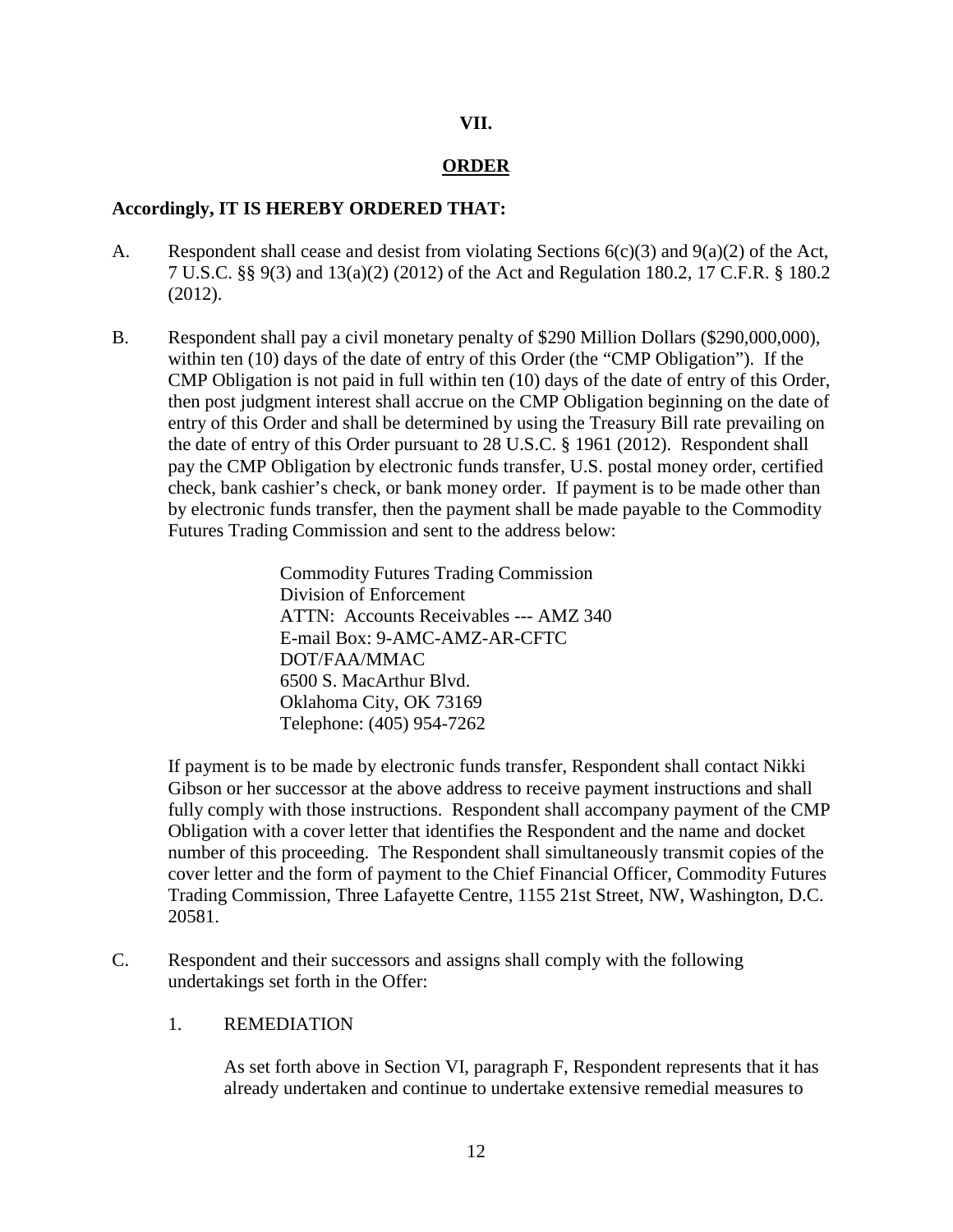implement and strengthen its internal controls and procedures relating to its participation in the fixing of FX benchmark rates and related supervision of its FX traders. With respect to its remediation efforts to the extent not already undertaken, Respondent undertakes that:

- a. Respondent will implement and improve its internal controls and procedures in a manner reasonably designed to ensure the integrity of its participation in the fixing of any FX benchmark rate, including measures reasonably designed to identify and address internal or external conflicts of interest;
- b. Its remediation improvements will include internal controls and procedures relating to:
	- measures designed to enhance detection and deterrence of improper communications concerning FX benchmark rates, including the form and manner in which communications may occur;
	- **namid is a monitoring systems designed to enhance the detection and deterrence** of trading or other conduct potentially intended to manipulate directly or indirectly FX benchmark rates;
	- periodic audits, at least annually, of Respondent's participation in the fixing of any FX benchmark rate;
	- $\blacksquare$  supervision of trading desks that participate in the fixing of any FX benchmark rate;
	- routine and on-going training of all traders, supervisors and others who are involved in the fixing of any FX benchmark rate;
	- **PEDECE** processes for the periodic but routine review of written and oral communications of any traders, supervisors and others who are involved in the fixing of any FX benchmark rate with the review being documented and documentation being maintained for a period of three years; and
	- **•** continue to implement its system for reporting, handling and investigation of any suspected misconduct or questionable, unusual or unlawful activity relating to the fixing of any FX benchmark rate with escalation to compliance and legal and with reporting of material matters to the executive management of RBS, the Commission or other appropriate regulators the Respondent shall maintain the record basis of the handling of each such matter for a period of three years.
- c. Within 120 days of the entry of this Order, the Respondent shall make a report to the Commission, through the Division, concerning its remediation efforts,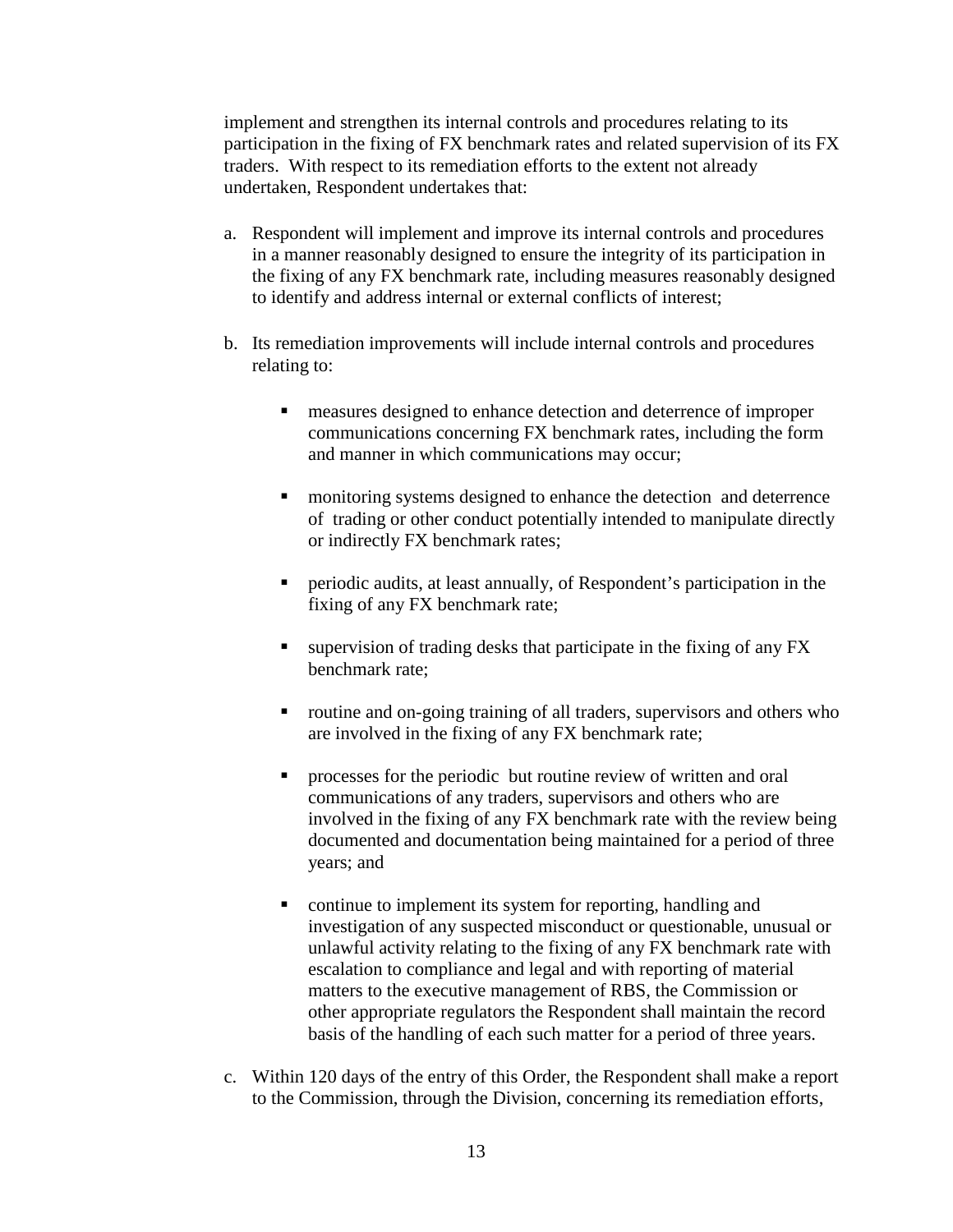prior to and since the entry of this Order. Within 365 days of the entry of this Order, Respondent shall submit a report to the Commission, through the Division, explaining how it has complied with the undertakings set forth herein. The report shall contain a certification from a representative of the Respondent's Executive Management, after consultation with the Respondent's chief compliance officer(s), that the Respondent has complied with the undertakings set forth above, and that it has established policies, procedures, and controls to satisfy the undertakings set forth in the Order.

## 2. COOPERATION WITH THE COMMISSION

In this action and in any investigation or other action instituted by the Commission, related to the subject matter of this action, Respondent shall cooperate fully and expeditiously with the Commission, including the Division. As part of such cooperation, Respondent agrees to the following for a period of three (3) years from the date of the entry of this Order, or until all related investigations and litigation are concluded, including through the appellate review process, whichever period is longer:

- 1. Preserve all records relating to the subject matter of this proceeding, including, but not limited to, audio files, electronic mail, other documented communications, and trading records;
- 2. Comply fully, promptly, completely, and truthfully with all inquiries and requests for non-privileged information or documents;
- 3. Provide authentication of documents and other evidentiary material;
- 4. Provide copies of non-privileged documents within RBS's possession, custody or control;
- 5. Subject to applicable laws and regulations, RBS will make its best efforts to produce any current (as of the time of the request) officer, director, employee, or agent of RBS, regardless of the individual's location, and at such location that minimizes Commission travel expenditures, to provide assistance at any trial, proceeding, or Commission investigation related to the subject matter of this proceeding, including, but not limited to, requests for testimony, depositions, and/or interviews, and to encourage them to testify completely and truthfully in any such proceeding, trial, or investigation; and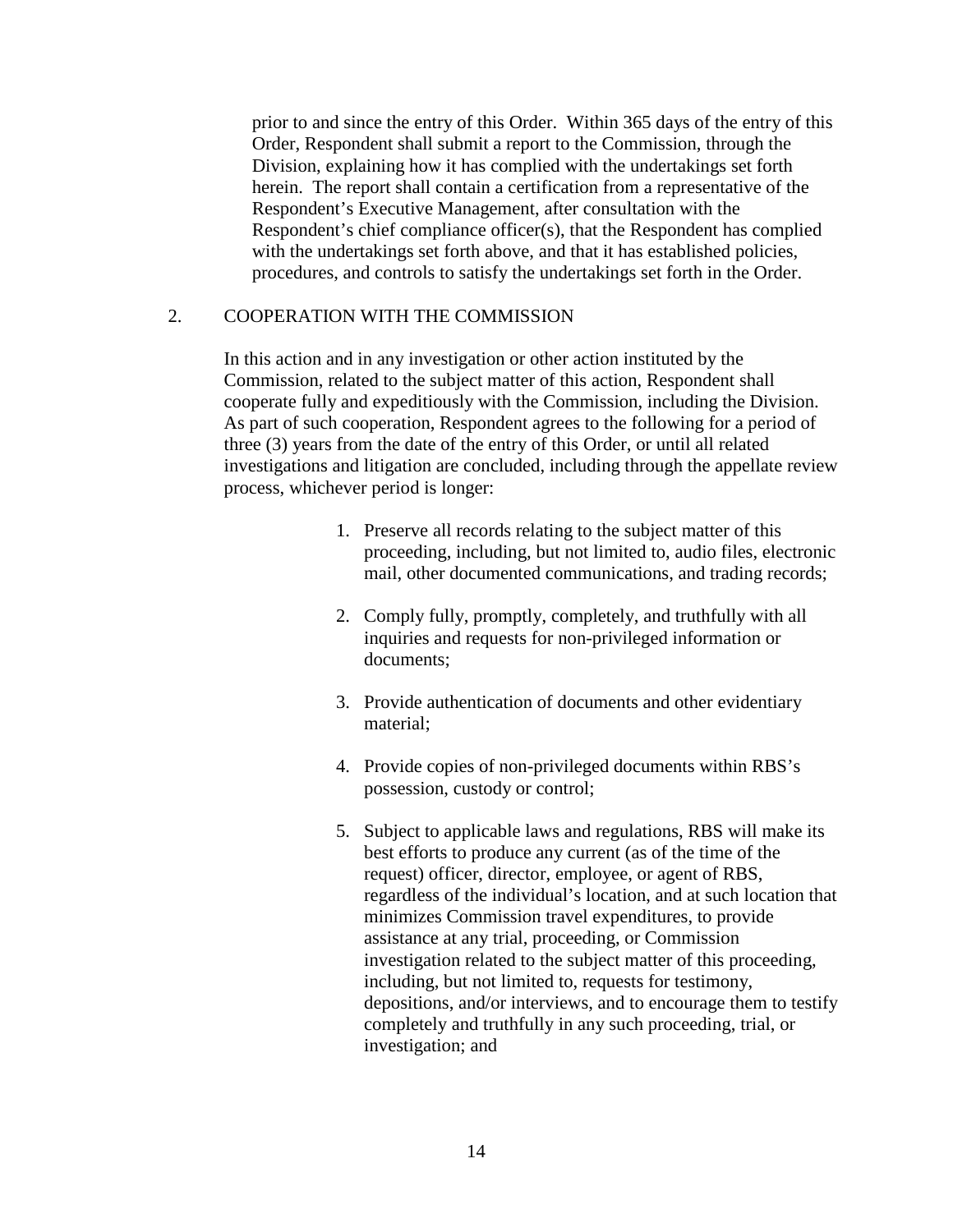6. Subject to applicable laws and regulations, RBS will make its best efforts to assist in locating and contacting any prior (as of the time of the request) officer, director, employee or agent of RBS;

RBS also agrees that it will not undertake any act that would limit its ability to cooperate fully with the Commission. RBS will designate an agent located in the United States of America to receive all requests for information pursuant to these Undertakings, and shall provide notice regarding the identity of such Agent to the Division upon entry of this Order. Should RBS seek to change the designated agent to receive such requests, notice of such intention shall be given to the Division fourteen (14) days before it occurs. Any person designated to receive such request shall be located in the United States of America.

# 3. PROHIBITED OR CONFLICTING UNDERTAKINGS

Should the Undertakings herein be prohibited by, or be contrary to the provisions of any obligations imposed on Respondents by any presently existing, or hereinafter enacted or promulgated laws, regulations, regulatory mandates, or the rules or definitions issued by a Benchmark Publisher, then Respondent shall promptly transmit notice to the Commission (through the Division) of such prohibition or conflict, and shall meet and confer in good faith with the Commission (through the Division) to reach an agreement regarding possible modifications to the Undertakings herein sufficient to resolve such inconsistent obligations. In the interim, Respondent will abide by the obligations imposed by the law, regulations, regulatory mandates and Benchmark Publishers' rules and definitions. Nothing in these Undertakings shall limit, restrict or narrow any obligations pursuant to the Act or the Commission's Regulations promulgated thereunder, including, but not limited to, Regulations 1.31 and 1.35, 17 C.F.R. §§ 1.31 and 1.35 (2014), in effect now or in the future.

# 4. PUBLIC STATEMENTS

Respondent agrees that neither it nor any of its successors and assigns, agents or employees under its authority or control shall take any action or make any public statement denying, directly or indirectly, any findings or conclusions in this Order or creating, or tending to create, the impression that this Order is without a factual basis; provided, however, that nothing in this provision shall affect Respondent's (i) testimonial obligations, or (ii) right to take positions in other proceedings to which the Commission is not a party. Respondent and its successors and assigns shall undertake all steps necessary to ensure that all of its agents and/or employees under its authority or control understand and comply with this agreement.

5. Pursuant to Rule 506(d)(1)(iii)(B), 17 C.F.R. § 230.506(d)(1)(iii)(B), of the Securities & Exchange Commission's Regulation D, this Order constitutes a